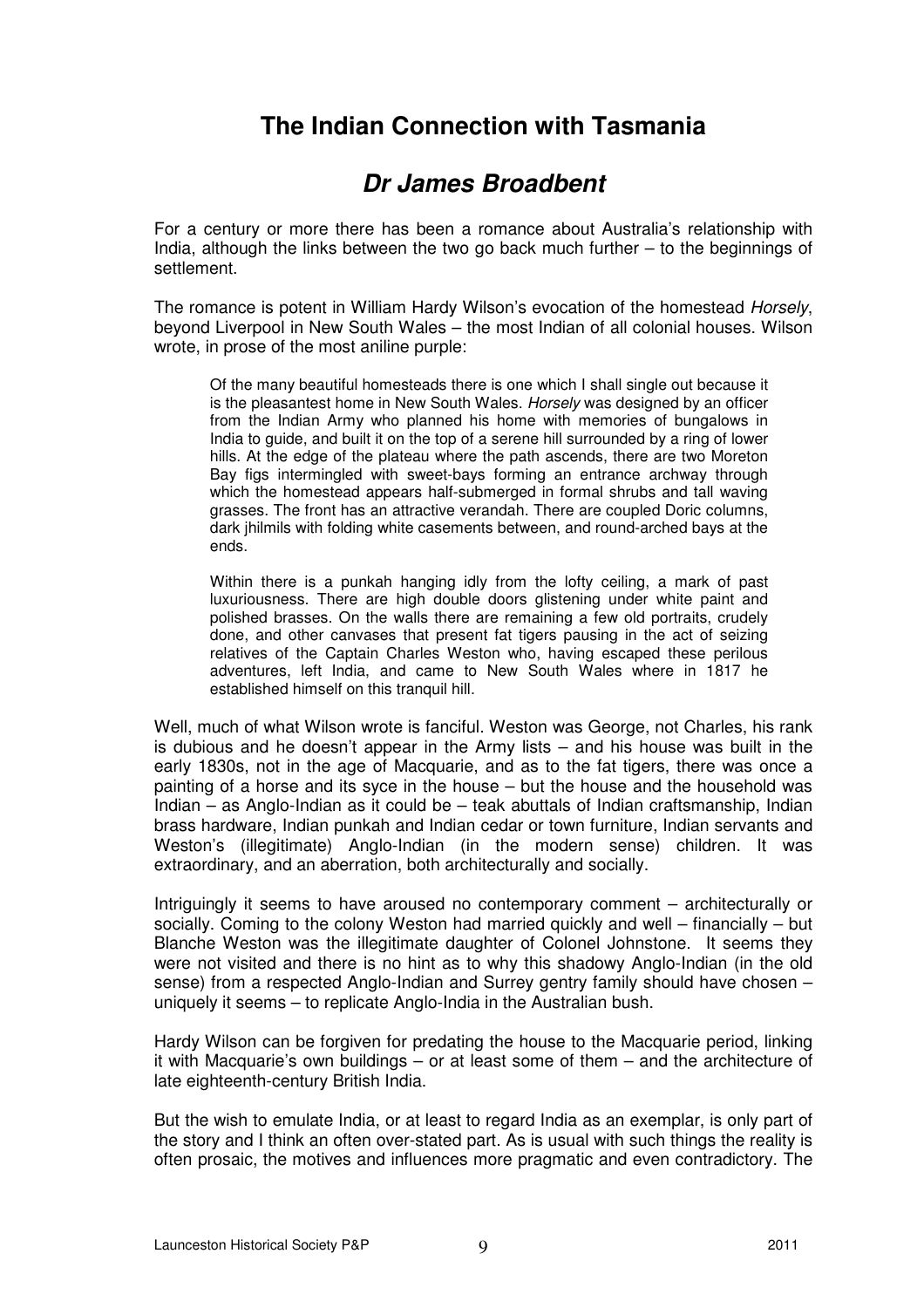romance is largely what we bring to the story – and the story begins, appropriately, at the beginning.

I don't know how many officers on the First Fleet had experience or knowledge of India. My hunch is that more had served in North America than India – and had come to Australia 'on the rebound' – directly or indirectly from the loss of the American colonies.

It was not planned that the new colony should be serviced by India – rather the opposite – but critical shortage of supplies determined otherwise. In October 1791 Governor Phillip forged the first direct link between the fledgling colony and India when he dispatched the ship Atlantic to Calcutta for supplies. It returned in June 1792, to the 'inexpressible joy of all ranks of people in the settlements', with a cargo of rice, souji, dhal, clothing, livestock and seeds.

Trade with India had begun; trade, rather than a romance or even a discrete friendship. However, by 1796 a few less-essential commodities – hardly luxurious – were included in the cargo of the ill-fated Sydney Cove – the subject of Linda Clark's paper – and by 1806 the Sydney shopkeeper, Mrs Eliza Rafferty was advertising globe lamps, table and wall shades – 'the great staple commodity of Indian furniture', as Emily Eden described them, and Indian-made furniture was beginning to be advertised.

Slowly – very slowly – tentatively, through an analysis of what we now call 'material culture' we can begin to construct links between the societies of the convict colony and British India. Trade increased, until, between 1816 and 1822, £103,840 worth of goods, or nearly 55% of all goods imported into New South Wales came from Indian and Chinese ports, so William Charles Wentworth estimated. A similar, or perhaps even higher percent is probably true of Hobart which was often the first port of call, before Sydney.

With Governor Lachlan Macquarie's arrival we can discern an overt desire to emulate something of the society of British India – and something of the concrete expression of that society, its buildings – in the colony. How much this focuses solely on Macquarie, and solely on his first public buildings – before Francis Greenway's influence diverted Macquarie's fancy back to metropolitan Georgian England – is debatable. There seems little doubt that various Macquarie-era hospitals and barracks, surrounded by, mostly, two-storeyed verandahs, were the result of what might be called inter-colonial influences – from the former colonies of North America, from the East Indies, the West Indies, the Cape – or India.

The great General Hospital in Sydney was Governor Macquarie's first major public building. It stretched three hundred vards along the eastern ridgeline of the town  $- a$ proscenium to the town, built to be seen from the harbour entrance. Each of its three buildings was surrounded by two-storeyed colonnades – the first in the colony and, quipped the architect Henry Kitchen to Commissioner Bigge, like so much unremoved scaffolding. The idea of a general hospital for the benefit of the settlement was Macquarie's, but also was the decision to emulate the 'pillars, plaster and pea-green paint' of British India – on all sides and at the expense of adequate kitchens and latrines. Typical Macquarie – his good intentions thwarted by his vanity.

The apogee of colonial Indian architectural influence comes in the early 1830s with the building of Horsely. The 1830s also saw the verandah becoming a feature – the feature – of Australian vernacular architecture. It had taken a surprisingly long time to arrive from India – or did it? I will be interested to hear Lionel Morrell's views this afternoon.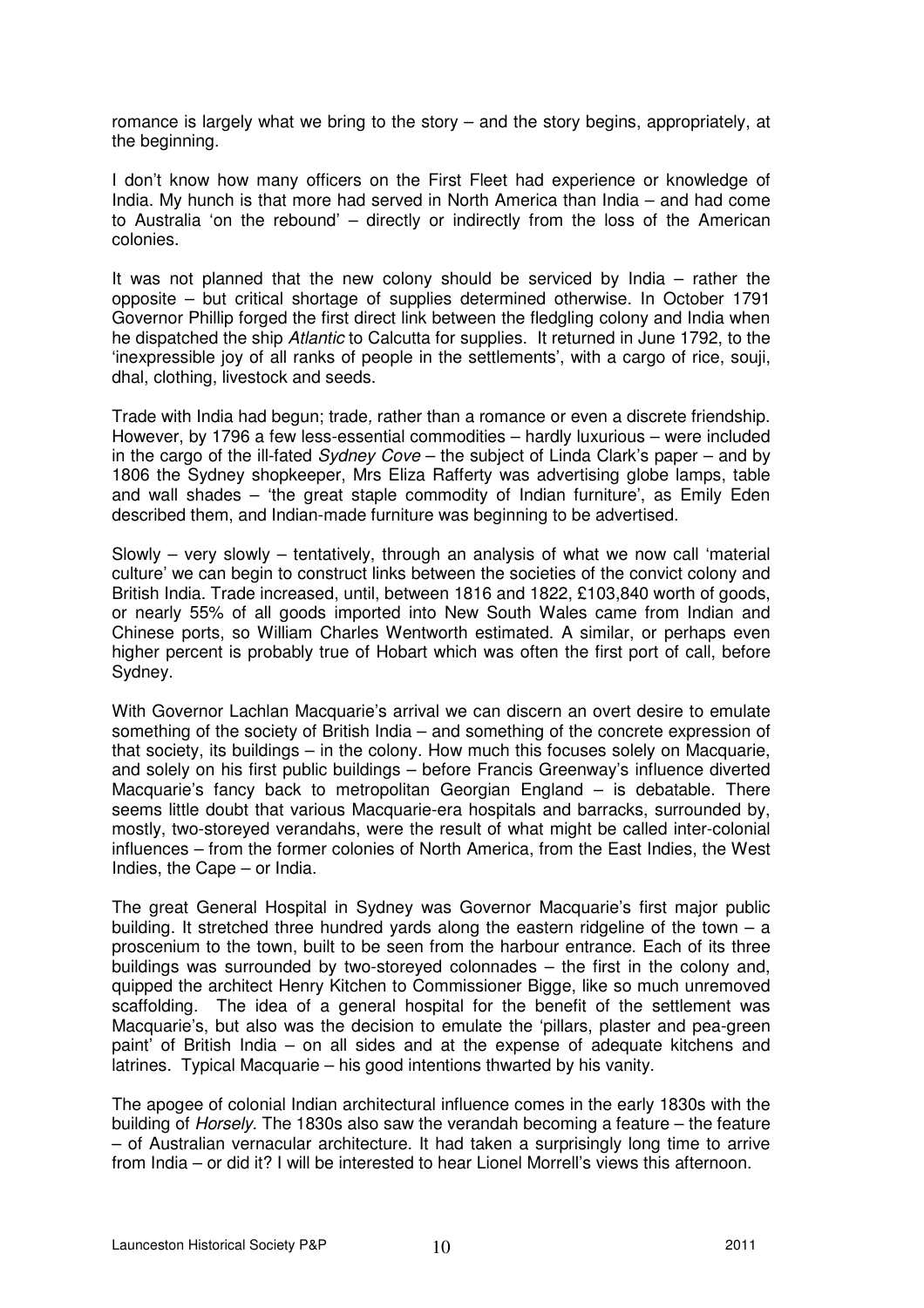Where did the verandah come from? The word derives from India – but was it Indian, Anglo-Indian, from America, from Brighton, any fashionable English Regency watering place, from any of England's other colonies or did it just evolve through convenience and practicality?

Any – or all – of these may be true. I believe that the first Australian verandah – that added to the Lieutenant Governor's house in Sydney by Francis Grose in 1794 was largely, if not wholly, of North American influence – from the verandahs he had seen when serving in the American War. He had never served in India. Also serving with Grose in North America was Colonel Montresor whose so-called 'American Cottages' in Kent – vernacular cottages with added verandahs – were the first verandahs illustrated in an English architectural book – John Plaw's Ferme Ornee, published, significantly, in 1794, the same year as Grose built his verandah in far off Botany Bay. Twenty years on, by Macquarie's time, verandahs had become – with French doors – fashionable architectural details in Regency England and were slowly taking on in Australia.

And just as Colonel Montresor's cottages were a pair of vernacular houses with verandahs added to them, so in the colony, with only a handful of exceptions, the most exceptional being *Horsely* – the soi-disant Australian bungalow was usually no more than an elongated vernacular English cottage with English planning and details, wearing a sun-hat.

I think there is no single influence that determines the Australian verandah, and the ranking of the several influences will always be debated. What seems clear to me is that the idea that verandahs were all brought from India by returning officers is as romanticised as Captain Weston fighting off fat tigers.

The 1830s also saw a great change in India's influence on the colony's material culture. It is a gross oversimplification to say that, before 1830 the colony's kitchen dressers were laden with Chinese blue and white export ware – largely traded through India – the sort of things that the Sydney Cove first brought, and yet after the 1830s the export ware had been replaced by pseudo Chinese 'Willow Pattern' transfer ware from the potteries of Staffordshire. Or that the Indian shops and nankeens and muslins of servants' and children's and ladies' clothing of the first quarter of the century were replaced by worsteds and cottons from the mills of Glasgow and Manchester in the next. An oversimplification but essentially true.

Trade patterns had altered, economies had altered. Cultural attitudes followed. The lifting of the anomalous restrictions on trade, and the end of the monopolies of the Honourable East Indian Company meant, from the end of the Macquarie period, a great increase in direct trade with Britain – and incidentally the decline of the 'Honourable Company' into not very honourable drug-running to China, which culminated in the Opium Wars of the late 1830s and had further implications for the colonial trade with Asia.

This easing of the restrictions on trading with Britain coincided with the rise in industrialised manufacture of ceramics, textiles and metalware – in Staffordshire, Glasgow, Manchester, Birmingham and Sheffield.

Australia's seesaw of trade – the colony at the fulcrum, Britain to one side, India and Asia to the other – tilted, weighted emphatically by increased imports from England. In the 1830s in New South Wales and Van Diemen's Land, newspaper notices of the latest cargoes from India and China were supplanted by advertisements for the stock of various Birmingham and Sheffield warehouses that had sprung up in Sydney and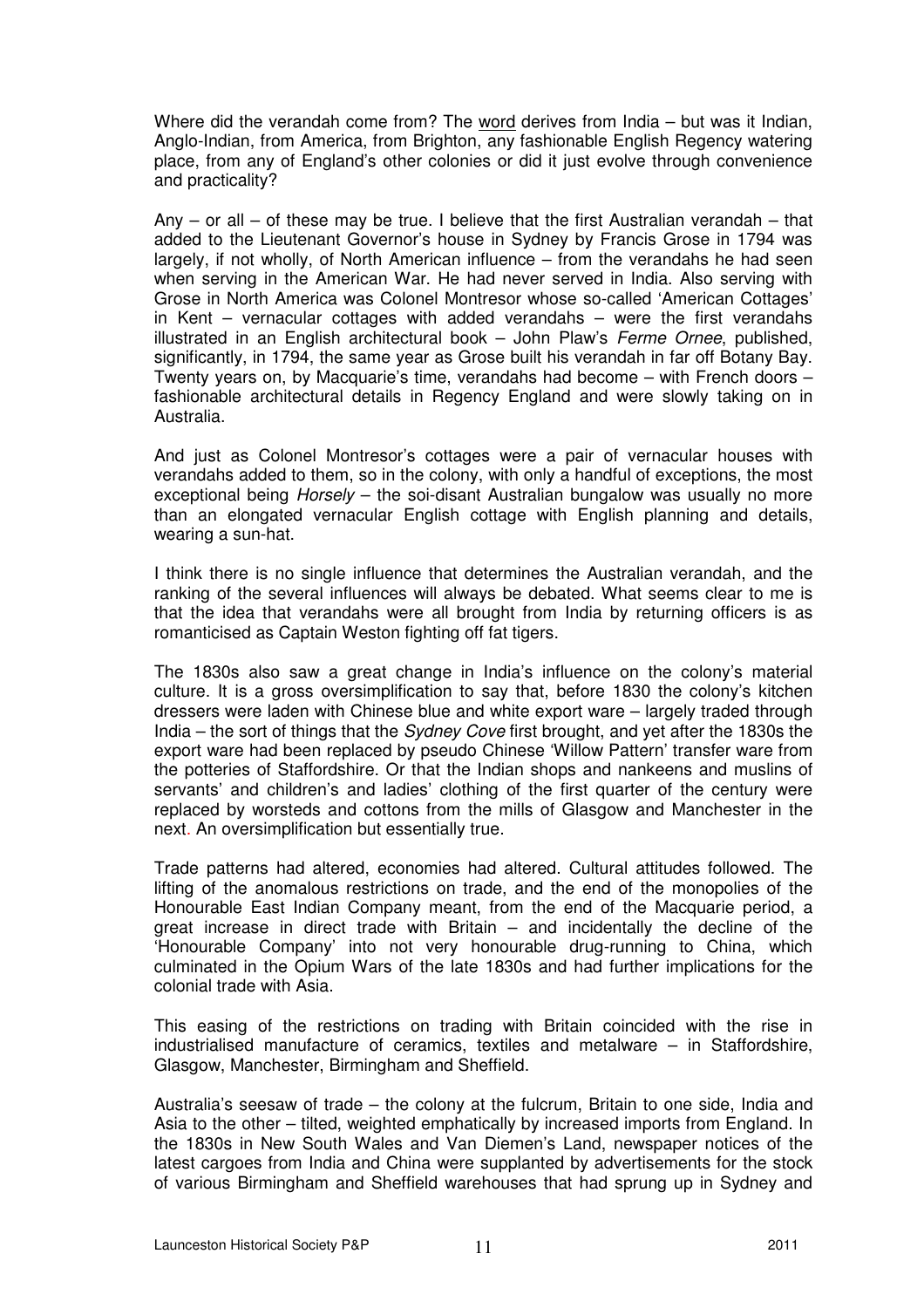Hobart. Who wanted hand-decorated blue and white ceramics from China when Chinoiserie transfer-printed crockery was available from Stoke-on-Trent? Who wanted hand-woven, hand-embroidered muslins from India when machine lace was available from Manchester? 'Brummy' had not entered into Australian slang and Birmingham's reputation in the colony was still as shiny as its metal wares.

Curiosities, and 'Fancy Goods' as they were called, continued – as indeed they still do – to have an appeal, but when all the trappings of genteel, early Victorian cosiness were attainable in the colony, who wanted the exoticism of Anglo-Indian punkahs and punkah wallas' association of heat and dirt and crowds and discomfort? Who would buy 'the newest Fashions from India' from Mrs Plomer in Upper Pitt Street, when there were French ribbons and mastic mantels from London available for ready money?

This attitude is why I think that Horsely, in the 1830s, although the apogee of the British in India, in Australia is also an aberration. Who wanted it? An English villa was the thing – by John Verge or James Thompson.

Anglo-Indians – again I am using the term in its nineteenth-century sense of the British in India, not its twentieth-century sense of mixed race – leaving India and emigrating to Australia wished, it seems, to escape, not recreate, architecturally at least, the oppression of India. In Van Diemen's Land they could build an English cottage, not a bungalow, although a verandah may be useful. To these immigrants the concept of 'home' was still English – not Indian – although they chose not to return to England.

If all of what I am saying seems like mixed messages, it's because that's what I receive when looking at our early colonial society and its culture:

- o India as an essential source of supplies
- o India as a convenient trade source
- $\circ$  India as a model to aspire to, the sine qua non of colonialism
- $\circ$  India a wistful regret from the gaol of Botany Bay
- o India as offensive and somewhere to escape from
- $\circ$  India as a market for horses in the desperate years after the 1840s depression
- o India as a source of labouring coolies in the desperate years after the cessation of convict transportation
- o India as a source of respectable immigrants.

Except for *Horsely*, India as 'home' has very little currency it seems to me. As these historical relationships have varied in their nature, so too have contemporary attitudes to India in studies of colonial society, architecture and the decorative arts. The social links between India and the colony have long been recognised, but imprecisely and often romanticized: the more obvious aspects, such as the influence of the military, have often been crudely over-rated, and the more subtle links of kinship and business overlooked.

For New South Wales at least, we might consider their military, mercantile and family links – not only in relation to each other but in relation to the wider context of changing colonial society. The change, generally taking place in the 1820s, from a military establishment to a civil establishment is, I think, greatly underrated in studies of colonial society. The replacement in administrative positions of serving officers by civil servants had a profound effect on colonial culture – directly in such aspects as the demand for better and more substantial houses where formerly there were government-owned houses, and indirectly in the impetus given to cultural institutions and cultural attitudes by a generally better-educated class of professional administrators, keen on establishing their place in society without recourse to rank. I think, and here I am venturing beyond my limits of research, that intricate inter-colonial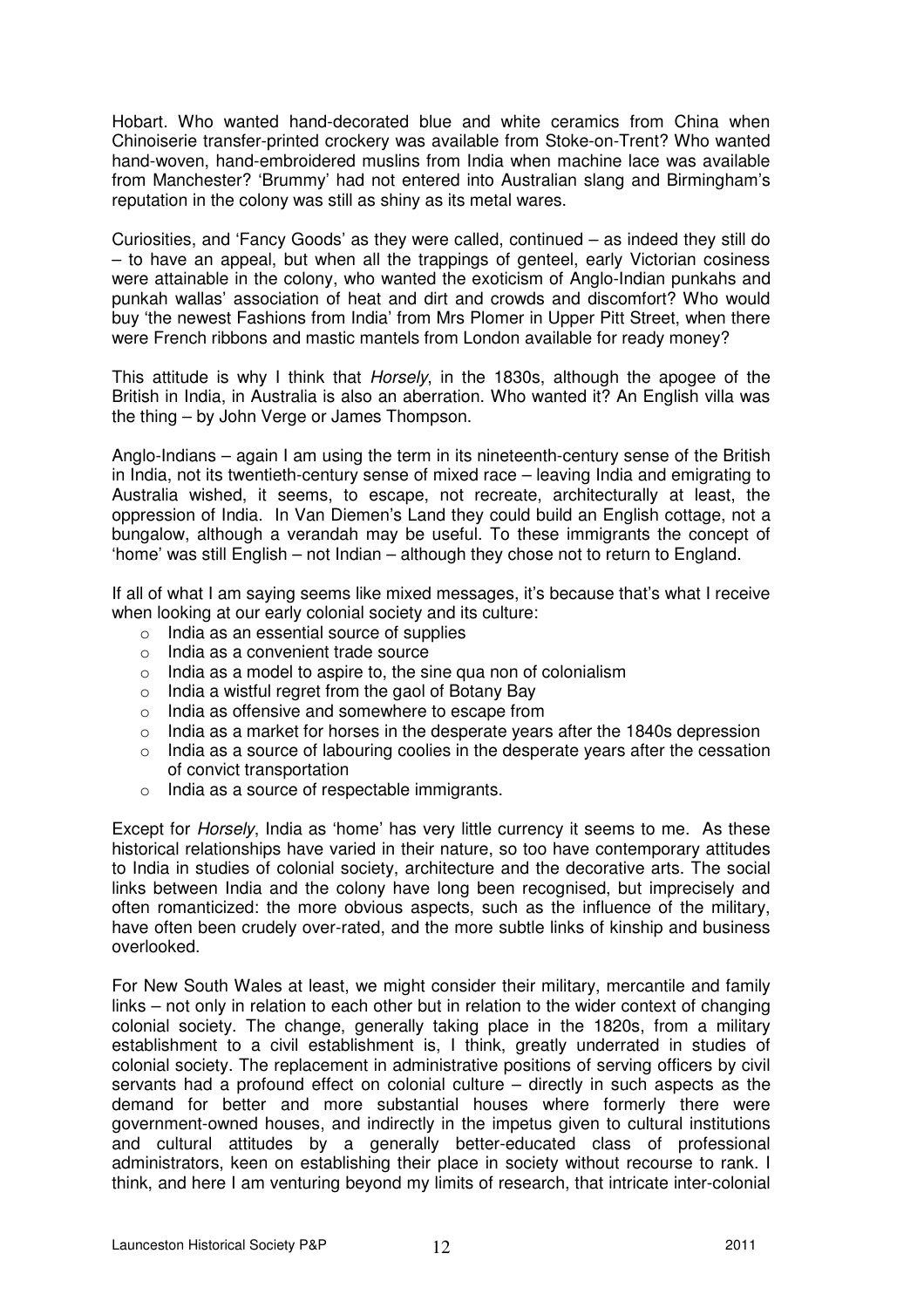military relationships and networks – brother officers knowing or having introductions to or influencing brother officers throughout the colonies – India and Australia included – had largely given way, or at least lost their importance to, colonial affairs by the 1830s.

The new networks were those of the civil servants  $-$  many Scottish  $-$  who took up major posts throughout the growing British Empire. For these in the 1830s India had neither the significance nor the cachet that it had for military officers a generation earlier. There were also, either parallel to these, or closely or casually related to them, the trading networks. These networks could be subtler, intricate and complicated and I look forward to Paul Edwards' paper.

I will only give one New South Wales example – the family connections of Hannibal Macarthur, John Macarthur's nephew.

It runs like this:

- o Hannibal Macarthur never lived in India but had traded, unsuccessfully, to China for his uncle in 1808. That began a network of interrelated family and business connections.
- $\circ$  Hannibal's son-in-law was Hugh Gordon. Gordon epitomises that complex web of diverse threads that stretched back and forth between Britain – more specifically Scotland – India, China and Australia.
- o Gordon was the son of Hugh Gordon, a watchmaker and silversmith in Madras from 1792 to 1802. In 1804, having made his fortune – substantially through dealing in pearls from the Gulf of Manar – he returned to his native Aberdeen. Buying an estate, he built a large house, naming it Manar.
- $\circ$  Gordon's near neighbour was William Leslie,  $10^{th}$  Laird of Wathill. Mrs Leslie's brother was Walter Stevenson Davidson, whose uncle was Sir Walter Farquhar, physician to the Prince of Wales and patron of John Macarthur, with whom WS Davidson arrived in Sydney in 1805.
- $\circ$  In 1807 Davidson traded in India for Macarthur and for Robert Campbell. In 1813 he set up trading in Canton, but continued to increase his pastoral holdings in New South Wales, managed by his old friend the colonial merchant, Richard 'China' Jones.
- o Davidson provided his Leslie nephews with endowments and sent the eldest, William, to Canton where he became a partner in Dent & Co., the great rival to Jardine Matheson. Patrick Leslie migrated to New South Wales in 1835.
- o In the following year his friend, young Hugh Gordon set sail for Sydney with letters of introduction from Walter Davidson. Both young men became intimates at Hannibal Macarthur's house. The two youngest Leslies, George and Walter, arrived in the colony in 1839, accompanied by Hannibal Macarthur's son Charles, returning from school in England.
- A few months later Hugh Gordon sailed to China for his health, staying with Lancelot Dent in Manila, then William Leslie in Macao, where he had his portrait painted by the famous George Chinnery, which he sent to May Macarthur, Hannibal's daughter, whom he married in 1841.
- Patrick Leslie had married Catherine Macarthur the previous year, and in 1844 George Leslie married Emiline, Hannibal's youngest daughter.

It was the old story of 'who you know' and the Macarthurs knew people everywhere.

If all that sounded complicated and was difficult to follow – it was. This only seems to underline the extraordinarily complex and varied interconnections that many colonial families had – and the interconnection often stretched to India. Such networks beginning in the last years of the eighteenth century or first of the nineteenth, probably peaked – certainly for military based networks – in the Macquarie period and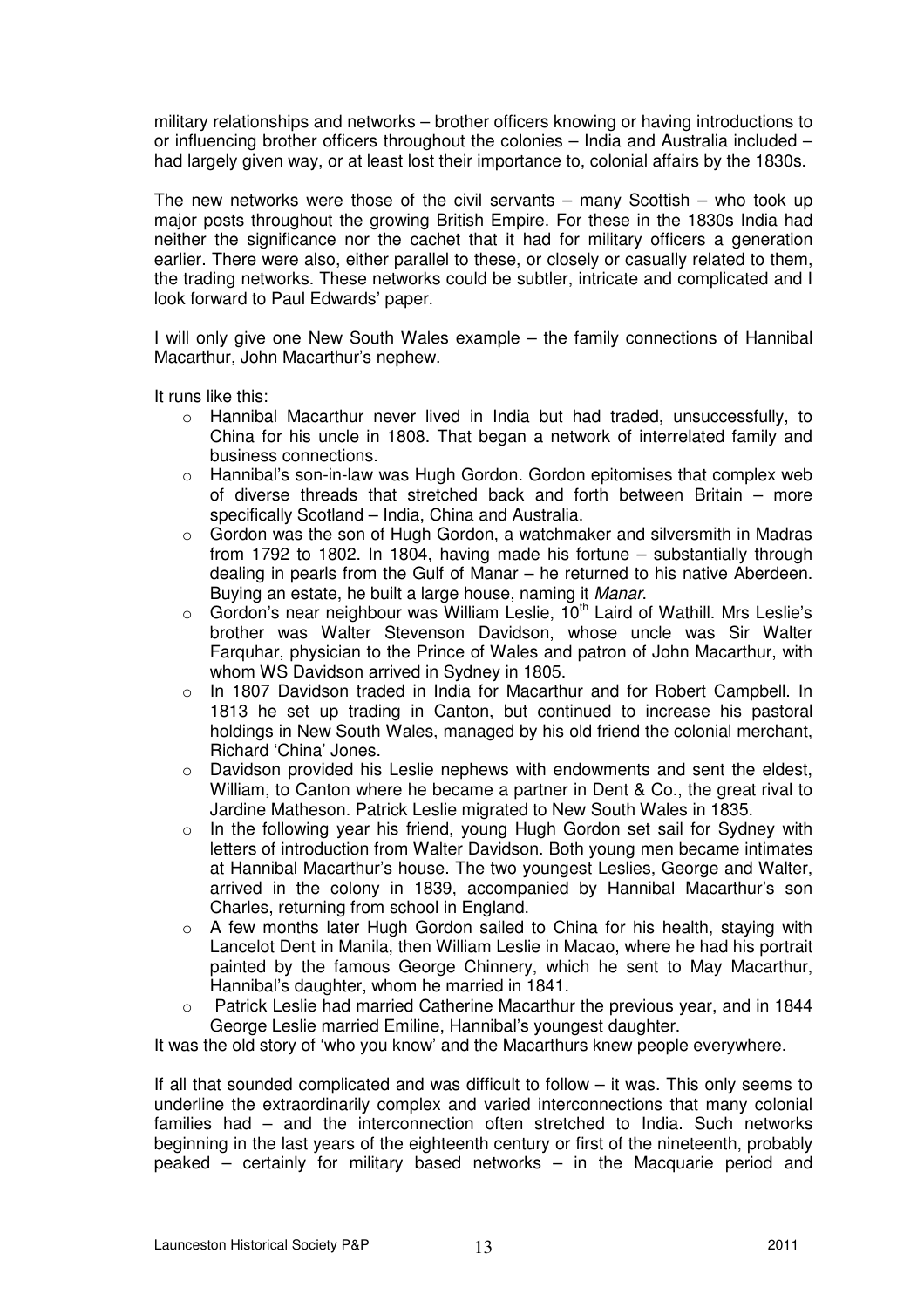decreased in the 1840s. And such networks were reflected in the furniture and furnishings of those colonists' houses.

At Vineyard, on the Parramatta River, Hannibal and Anna Maria Macarthur had tall glass shades, 'Indian fashion' shielding their candles from draughts in the dining room. Their drawing room had Chinese tables and a case of preserved Indian birds; a further Chinese table and a leopard skin finished the beautiful room. There were Chinese ceramics and carved ivory trinkets and, as at Horsley, there were Indian servants, supplemented by necessity by assigned ones. In such houses Indian furniture stood with pieces of colonial make – and both were likely to be of cedar.

This has led, in recent decades to some consternation amongst connoisseurs, collectors and dealers: No! Indian cedar and Australian cedar are quite different; one can easily tell. But botanists couldn't, and have decreed – botanically – they are identical; same genus, same species.

Still one can surely tell – now – an Anglo-Indian piece of furniture from a colonial-made one. Or at least we think we can – by stylistic details and quirks and by constructional details. And all this is recent.

One has to look at our museums' collections of colonial furniture for salutary lessons. The cedar chairs from the first Government House and the desk from Dr Craig's collection in the Tasmanian Museum and Art Gallery are now accepted as being of Anglo-Indian make, not colonial, and the two sofas in the National Trust collection at Clarendon agreed as Tasmanian-made no longer look colonial at all but are obviously Chinese. And not only furniture but silver has been re-assessed: the Plunkett entrée dish in the Powerhouse Museum, once attributed to the Sydney silversmith Richard Lamb is now  $-$  quite obviously in hindsight  $-$  the work of Canton silversmith Lyn Chong.

That these pieces were regarded by experts, quite recently, as colonial made provides an interesting sidelight to our renewed interest in the colony's influences from associations with India and the East. It is not to disparage the work of Dr Craig, Kevin Fahey and various museum curators, myself included, that they failed to identify these things as Anglo-Indian or Chinese export.

Although there were romanticised notions of Indian/colonial connections, there was not, thirty years ago, the appreciation and knowledge of the historical contexts that there are today. These things did not register as Anglo-Indian. To use TS Eliot's phrase they were 'not seen, because not looked for'. Now, with the contexts established, the reference marks established, it seems so obvious and only a few diehard dealers and collectors, fearing a loss in value of their goods, resist this revision.

For most of us, I think, it has been exciting to escape from the purely colonial or colonial/English mindsets to colonial/Indian, colonial/Chinese or colonial/American contexts. As a result, the make-up of our colonial decorative arts has become as polyglot as the make-up of our colonial society – to its great enrichment.

The goods that survive – Indian or Chinese – and I would also add American, for that is the great influence yet to be fully acknowledged in our colonial trade in decorative arts, are touchstones for assessing the colony's culture. Comparing, in style and craftsmanship, the colonial-made with the Anglo-Indian relates Australia to its siblings, however richer, older and grander. It deepens an appreciation of the colony, not isolated as England's remotest province, but as part of a pan-imperial network, and it deepens an appreciation of the colony's place in that intercolonial hierarchy.